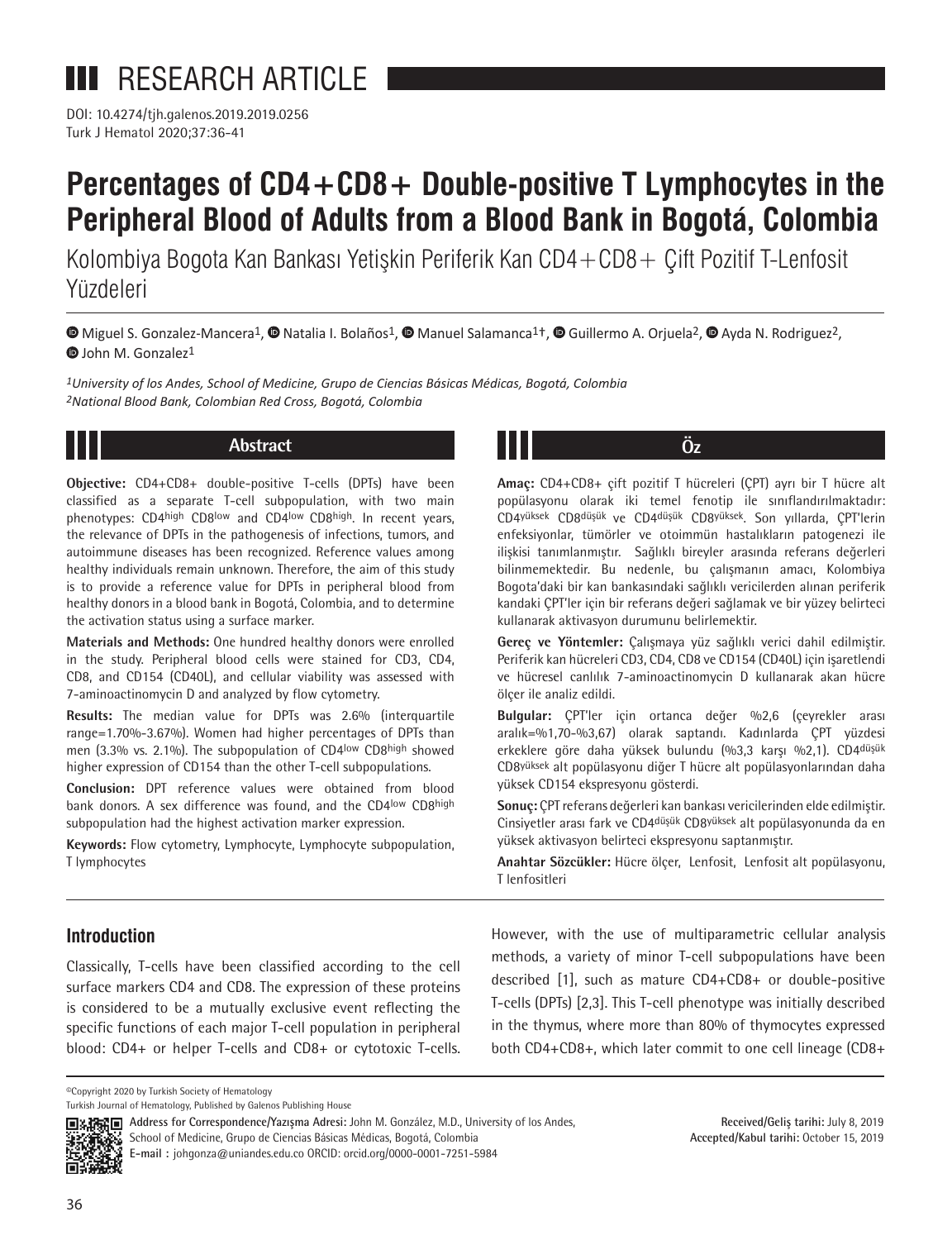or CD4+) after interaction with human leukocyte antigen (HLA) class I or II molecules, respectively [4]. The origin of DPTs in the peripheral blood of healthy individuals has been attributed to the premature release of CD4+CD8+ T-cells from the thymus to the periphery [5,6,7]. However, additional studies have suggested that DPTs could originate from the acquisition of the second marker by single-positive (either CD4+ or CD8+) T-cells in the periphery [6,8]. Although several investigations support that mature CD4+ T-cells are the source of DPTs, there is also evidence that CD8+ T-cells could be the primary cellular type [6]. Unlike immature thymic DPTs, peripheral DPTs exhibit the functional properties of mature T-cells, including antigendependent cytokine production, cytolytic activity, and expression of markers associated with the memory phenotype [9,10]. DPTs are divided into two main populations based on the differential expression of each marker (CD4high CD8low and CD4low CD8high) [1,2,3]. In healthy donors, CD4high CD8low cells have an effector or memory phenotype  $(T_{env})$ , whereas CD4<sup>low</sup> CD8<sup>high</sup> cells display a central memory phenotype  $(T<sub>CM</sub>)$ , which can switch to an effector phenotype during viral infections such as hepatitis C virus (HCV) and human immunodeficiency virus (HIV) [9,10]. Little is known about the functionality of DPTs, though their function seems to be disease-specific. DPTs exhibit cytotoxic potential in chronic viral infections, such as lymphocytic choriomeningitis virus [11] and HIV [12], and in certain types of cancer [13,14,15]. DPTs can have a regulatory role in malignancies [13,14], systemic sclerosis [16], and inflammatory bowel disease [17]. In autoimmune diseases, DPTs can be found in different compartments; they increase in peripheral blood among patients with myasthenia gravis [18] but are found infiltrating the affected tissues in autoimmune thyroid disease and rheumatoid arthritis [19,20]. In systemic sclerosis and rheumatoid arthritis, DPTs secrete mainly interleukin-4 [16,19], whereas in tumors, such as melanoma and cutaneous lymphoma, the primary cytokine produced is tumor necrosis factor (TNF)- $\alpha$  [13,14]. In chronic parasitic infections such as Chagas disease, DPTs are not only increased in peripheral blood [21] but are also found infiltrating the cardiac tissue in patients with advanced chagasic cardiomyopathy [22,23].

Due to the growing interest in the study of DPT subpopulations and their potential roles in specific diseases, it seems essential to determine reference values among healthy individuals. Therefore, the main goal of this study is to establish standard values of DPTs and to evaluate their functional profile by determining the presence of one specific activation marker in suitable donors from a blood bank in Bogotá, Colombia.

# **Materials and Methods**

### **Study and Donors**

This is a descriptive and cross-sectional study of suitable donors who volunteered for blood donation in 2017 at the National Blood Bank of the Colombian Red Cross in Bogotá, Colombia. The protocol and informed consent was approved by the Ethical Committee of the University of los Andes (Act 209 of 2013). One hundred and three donors were enrolled in this study and provided informed consent. The demographic characteristics of our study population are shown in Table 1. Three individuals were excluded due to reactive serological tests for syphilis. The study population included 55 men and 45 women who fulfilled the donation requirements and had negative screening tests (HIV, syphilis, hepatitis C virus, hepatitis B virus, Chagas disease, and human T-cell lymphotropic virus). They ranged from 19 to 61 years of age. Samples were obtained from citrate phosphate dextrose anticoagulated blood bags and transported refrigerated from the blood bank to the biomedical sciences laboratory where the cellular analyses were conducted.

#### **Cell Labeling and Cytometry Acquisition**

Blood samples of 100 µL were used for labeling. Antibodies included anti-CD3 APC (clone UCHT1), anti-CD4 PerCP (SK3), anti-CD8 FITC (SK1), and anti-CD154 PE (TRAP1). All antibodies were purchased from BD Pharmingen (BD, San Diego, CA, USA). Blood was stained in darkness for 30 min at 4°C and then incubated with a cell lysis buffer (BD FACS Lysing Solution) for 15 min at room temperature. Subsequently, cells were washed twice in phosphate-buffered saline (PBS) (Sigma-Aldrich, St. Louis, MO, USA) (0.01 M, pH 7.4, PBS 1X) and gently resuspended. Viability was assessed with 7-aminoactinomycin D staining (7-AAD, BD). Samples were acquired and analyzed with a FACSCanto II flow cytometer with FACSDiva 6.1 software (BD Bioscience, San Jose, CA, USA). At least 5x10<sup>4</sup> cells were acquired in the CD3+ T lymphocyte population gate according to their forward scatter (FSC) and side scatter (SSC) features. The gating strategy for CD3+ T-cells and DPTs is shown in Figure 1.

#### **Statistical Analysis**

Information about the donor characteristics is given in percentages. The Shapiro-Wilk normality test was conducted for all data obtained from the cellular analysis. A nonparametric statistical analysis was performed in the study. The Mann-Whitney U test was used to compare between two groups. The Kruskal-Wallis test was used to compare among multiple groups. The results are shown as medians and interquartile ranges

| Table 1. Characteristics of the population studied. |            |           |           |              |
|-----------------------------------------------------|------------|-----------|-----------|--------------|
|                                                     | Age groups |           |           |              |
| <b>Ages</b>                                         | $18 - 29$  | $30 - 49$ | $50 - 65$ | <b>Total</b> |
| Women                                               | 11         | 18        | 16        | 45           |
| Men                                                 | 6          | 33        | 16        | 55           |
| No.                                                 | 17         | 51        | 32        | 100          |
| Age average $(\pm$ SD)                              | 24.4(3.5)  | 40.9(6.4) | 55.7(3.0) | 42.9 (11.8)  |
| Age in years, SD: Standard deviation.               |            |           |           |              |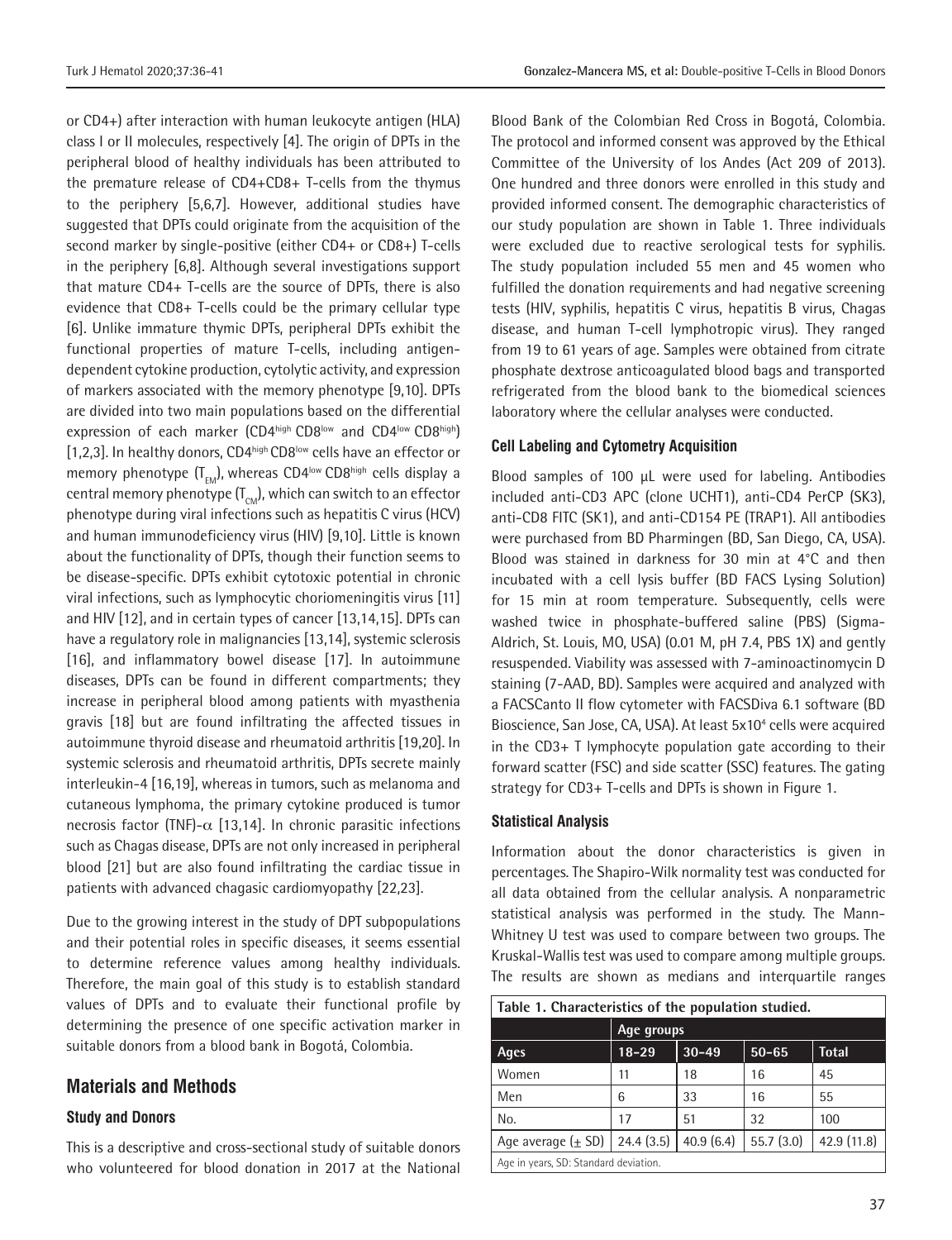(IQRs). Statistical analysis was performed using GraphPad Prism 7 software (San Diego, CA, USA). Significance was established at p<0.05.

# **Results**

T lymphocytes are a highly heterogeneous group of immune cells that have been of great interest in clinical and biomedical research studies. In an effort to establish values between the different subpopulations of DPTs, lymphocytes were analyzed from peripheral blood mononuclear cells from each blood donor included in the study. Lymphocytes were gated according to FSC vs. SSC features, as shown in Figure 1A. The median cell viability was 99.15% (IQR=98.8%-99.4%) in all samples, as shown in Figure 1B. CD3+ T-cells were subsequently identified according to cell surface expression of CD4 or CD8, as shown in Figures 1C and 1D, respectively. DPTs were classified into two main subpopulations, CD4high CD8low and CD4low CD8high, as shown in Figure 1D. The median total percentage of DPTs among CD3+ T-cells in all samples studied was 2.6% (IQR=1.7%-3.67%), and the CD4high CD8<sup>low</sup> subpopulation showed a median content of 1.15% (IQR=0.8%-2.0%), whereas in the CD4low CD8high subpopulation, it was 0.9% (IQR=0.5%-1.67%), as shown in Figure 2A. CD4high CD8low accounted for 57.97% of DPTs, as shown in Figure 2B. Total DPTs were analyzed according to sex. Women showed a higher percentage of DPTs (median=3.3%; IQR=2.2%-4.15%) than men (median=2.1%; IQR=1.6%-3.3%), p=0.007, as shown in Figure 3. The activation status of DPTs

was assessed by using the surface marker expression of CD154, also called CD40L, as shown in Figure 1E. The subpopulation of CD4<sup>low</sup> CD8<sup>high</sup> showed higher expression of CD154 than the other T-cell populations (p≤0.0001), as shown in Figure 4*.* 

# **Discussion**

In recent decades, there has been growing interest in CD4+CD8+ double-positive T lymphocytes, which are considered a separate subpopulation of T-cells associated with different pathologic conditions. In this study, a reference percentage value was established among DPT subpopulations. An activation marker was also studied in the blood samples of volunteer blood bank donors. An increased frequency of DPTs was found in women compared to men. Sex variance has been found in other blood cell subpopulations, such as natural killer lymphocytes [24,25], and it would be of particular interest to evaluate DPTs during pregnancy and in placental tissue due to the sex difference found.

The frequency of DPTs in peripheral blood does not increase in HIV, HCV, or melanoma; however, this subpopulation exhibited a higher expression of surface activation markers (i.e. HLA-DR and CD38) and greater cytokine production (i.e. interferon-γ and TNF- $\alpha$ ) in individuals with these diseases when compared to controls [7,9,10,14]. Nonetheless, in one study assessing HIV, an increased frequency of DPTs expressing CD38 and HLA-DR was associated with advanced disease in patients with CD4+ counts



**Figure 1.** Flow cytometry gating strategy. A) Peripheral blood leukocytes cells distributed in dot plot by flow cytometry according to FSC versus SSC. B) Cell viability using 7-aminoactinomycin D. C) T-cells identified by the expression of CD3. D) Dot plot distribution showing the expression of CD4 and CD8, and the gate on DPTs: CD4high CD8<sup>low</sup> and CD4<sup>low</sup> CD8high. E) Density plot showing CD154 expression in each DPT subpopulation.

SSC: Side scatter, FSC: Forward scatter, DPTs: Double-positive T-cells, DPT: Double-positive T-cell.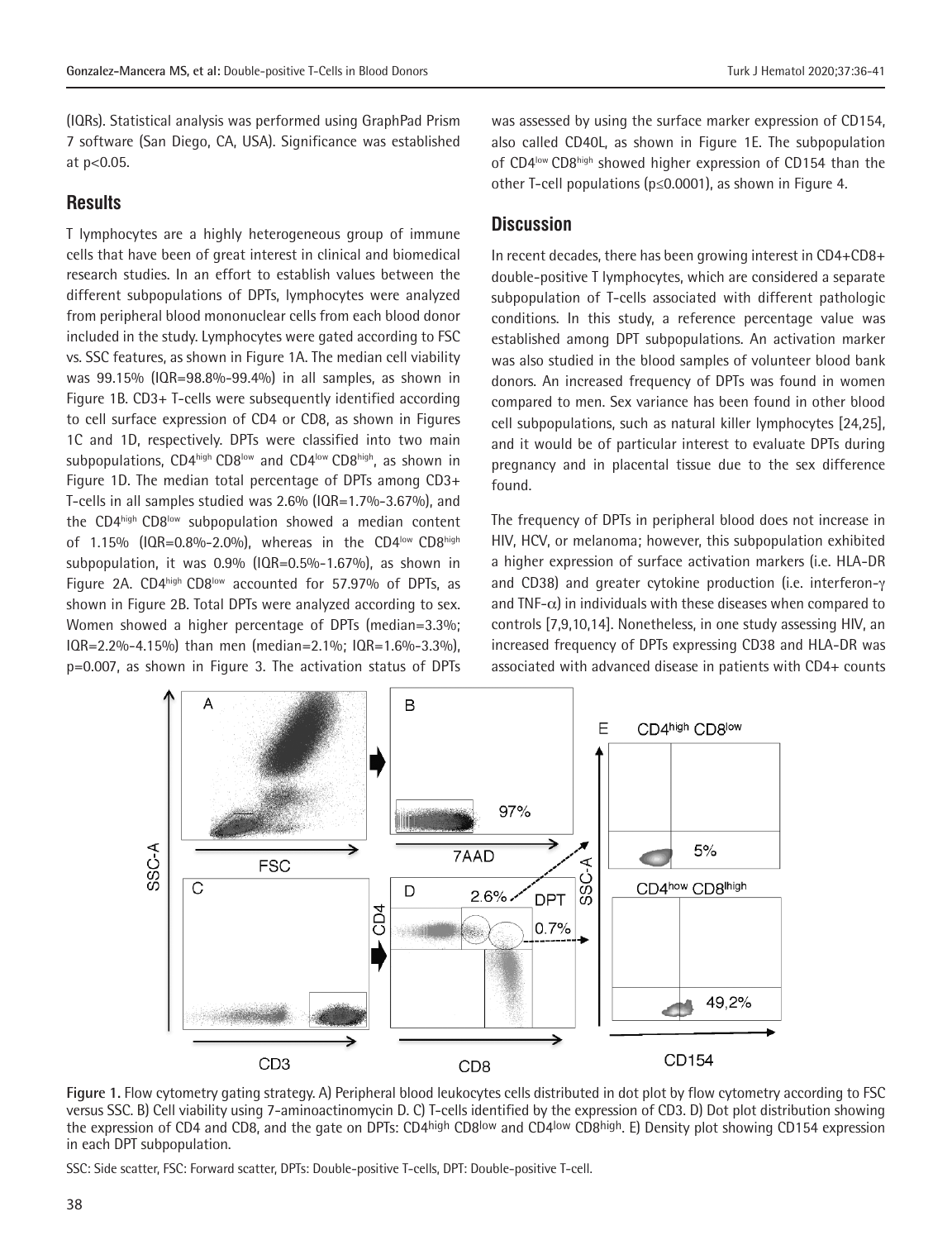

**Figure 2.** A) Percentage of subpopulations of DPTs from the total T lymphocytes. B) Percentage of subpopulations among the total DPTs. Data are displayed as medians with minimums and maximums.

DPTs: Double-positive T-cells.



**Figure 3.** Percentage of the total DPTs according to sex. Women had higher percentages of DPT cells than men. Mann-Whitney, p=0.007. Data are displayed as medians with minimums and maximums.

DPT: Double-positive T-cell.

of <200 cells/µL [7], which are markers that have been widely used to define T-cell activation by antigens [26]. Additionally, an increased frequency of DPTs in peripheral blood was found in chronic chagasic patients [22,23] and among individuals with myasthenia gravis [18], and the percentage of DPTs interestingly decreased after treatment in both diseases [18,23]. Among



**Figure 4.** Expression of CD154 in single-positive and doublepositive T-cell subpopulations. The subpopulation CD4low CD8high had higher CD154 expression than other subpopulations of T-cells. Data are displayed as medians with minimums and maximums.

patients with melanoma, there was an increased frequency of DPTs in draining lymphoid nodes and tumor-infiltrating lymphocytes [14].

In this study, a higher expression of CD154 (CD40L) was found in CD4<sup>low</sup> CD8<sup>high</sup> cells. This activation marker has been used as an indicator for antigen-specific T-cell activation in CD4+ T-cells [27] and in CD8+ T-cells [28]. Remarkably, this DPT subpopulation has an effector memory phenotype [9,10]. CD154 is the ligand of CD40, and this axis has been found to be of particular interest in the therapy of autoimmune diseases [29]. It would be very important to elucidate the functional role of CD154 in DPTs. Other markers have been studied on DPT cells, including activation, homing, and differentiation markers [10,22]. Due to the role of DPTs in the pathogenesis of several diseases, it seems promising to study the expression of inhibitory molecules such as PD-1 or CTLA-4. These molecules are currently targets of immunotherapy for different tumor conditions [30,31,32]. In previous reports, no other activation markers, such as CD38 or HLA-DR, were found in DPTs from healthy donors [7,10,22].

In this study, a median DPT rate of 2.6% was found, which was a higher result than that of the control donors in previous studies. For instance, in controls used to study DPTs in HIV patients, the median was  $0.8\%$  (IQR=0.1%-1.2%) [7]; in melanoma, the mean was 0.9% [standard deviation (SD)  $\pm$ 0.6] [14]; in HCV infection, the mean was  $1\%$  (SD  $\pm$ 0.6) [10]; and in chronic Chagas disease, the mean was 1.1%  $(\pm 0.5)$  [22]. However, the control donors analyzed in these studies were from small cohorts, and demographic information about blood donor characteristics was lacking. Our study sample was significantly larger than those included in prior investigations, which could explain the increments evidenced in the results. Indeed, in one study, the frequency of DPTs ranged from 0% to 5% in control donors [18].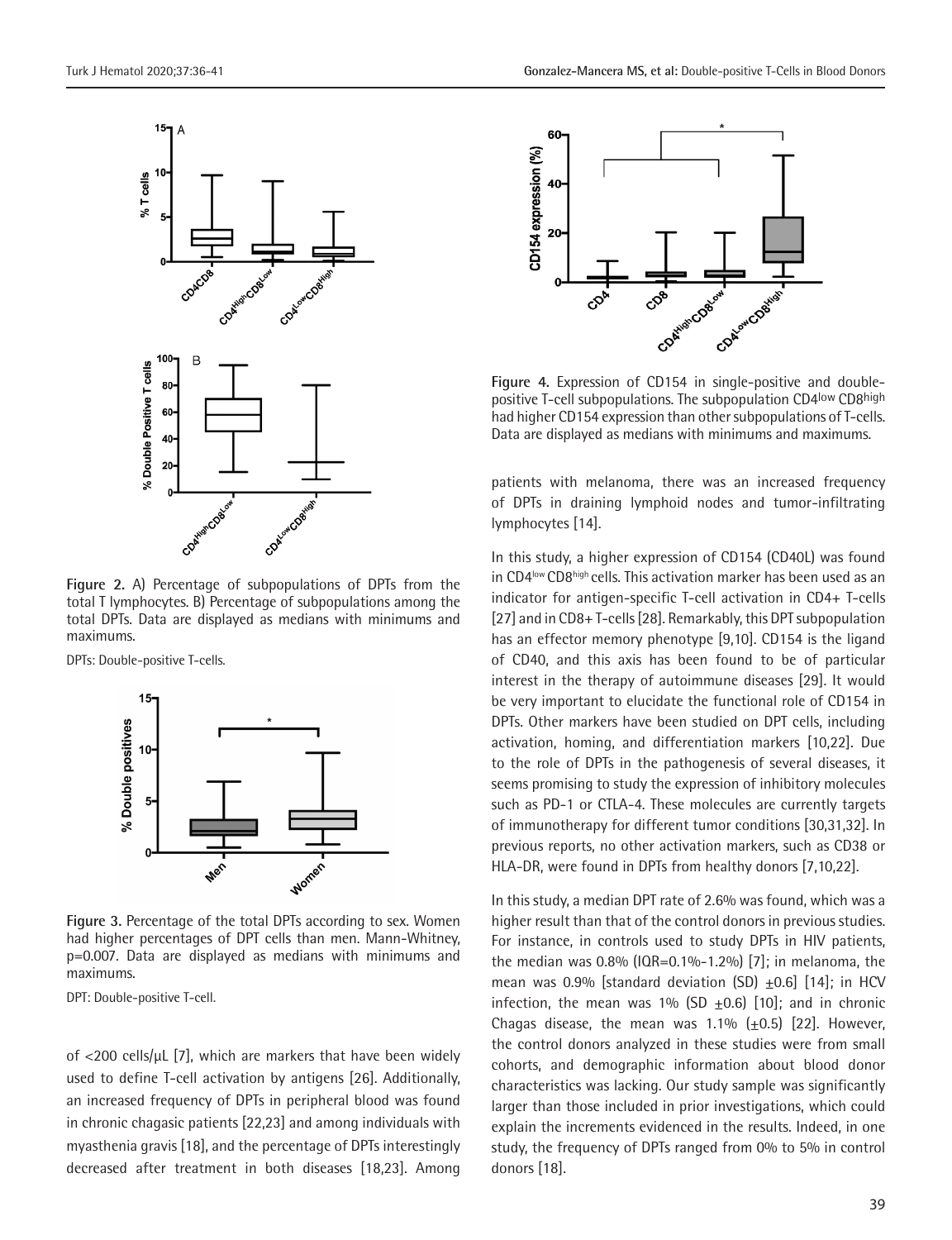# **Conclusion**

These findings and the differences found between the sexes can be used for future reference in specific populations and diseases. The limitations of this study include the age restriction of our sample and the limited screening tests performed for each donor. To the best of our knowledge, this is the first study to assess the frequency of DPTs in a large cohort of blood bank donors.

## **Acknowledgments**

We would like to thank all the donors who volunteered to be a part of this study; the personnel of the National Blood Bank of the Colombian Red Cross who aided in the collection of the samples; and Juan Guillermo Ripoll, M.D., of the Mayo Clinic for revising the manuscript. This project was performed and finalized in memory of Manuel Salamanca, who conceived, wrote, and standardized the protocols.

#### **Ethics**

**Ethics Committee Approval:** The protocol and informed consent was approved by the Ethical Committee of the University of los Andes (Act 209 of 2013).

**Informed Consent:** Blood sample acquisition, obtaining of informed consent.

### **Authorship Contributions**

Concept: G.A.O., A.N.R.; Design: M.S.; Data Collection or Processing: M.S.G.M., N.I.B., J.M.G.; Analysis or Interpretation: M.S.G.M., N.I.B., J.M.G.; Writing: M.S.G.M., N.I.B., J.M.G.

**Conflict of Interest:** The authors declare that they have no conflict of interest.

**Financial Disclosure:** The authors declare that this study received no financial support.

# **References**

- 1. Zloza A, Al-Harthi L. Multiple populations of T lymphocytes are distinguished by the level of CD4 and CD8 coexpression and require individual consideration. J Leukoc Biol 2006;79:10–12.
- 2. Blue ML, Daley JF, Levine H, Schlossman SF. Coexpression of T4 and T8 on peripheral blood T cells demonstrated by two-color fluorescence flow cytometry. J Immunol 1985;134:2281–2286.
- 3. Ortolani C, Forti E, Radin E, Cibin R, Cossarizza A. Cytofluorimetric identification of two populations of double positive (CD4+,CD8+) T lymphocytes in human peripheral blood. Biochem Biophys Res Commun 1993;191:601–609.
- 4. Germain RN. T-cell development and the CD4– CD8 lineage decision. Nat Rev Immunol 2002;2:309–322.
- 5. de Meis J, Aurélio Farias-de-Oliveira D, Nunes Panzenhagen PH, Maran N, Villa-Verde DM, Morrot A, Savino W. Thymus atrophy and doublepositive escape are common features in infectious diseases. J Parasitol Res 2012;2012:574020.
- 6. Overgaard NH, Jung J-W, Steptoe RJ, Wells JW. CD4+/CD8+ doublepositive T cells: more than just a developmental stage? J Leukoc Biol 2015;97:31–38.
- 7. Chauhan NK, Vajpayee M, Mojumdar K, Singh R, Singh A. Study of CD4+CD8+ Double Positive T-Lymphocyte Phenotype and Function in Indian Patients Infected With HIV-1 Neeraj. J Med Virol 2012;84:845– 856.
- 8. Sullivan YB, Landay AL, Zack JA, Kitchen SG, Al-Harthi L. Upregulation of CD4 on CD8+ T cells: CD4dimCD8bright T cells constitute an activated phenotype of CD8+ T cells. Immunology 2001;103:270–280.
- 9. Howe R, Dillon S, Rogers L, Palmer B, MaWhinney S, Blyveis N, Schlichtemeier R, D'Souza M, Ingoldby L, Harwood JE, Rietmeijer C, Ray G, Connick E, Wilson CC. Phenotypic and functional characterization of HIV-1-specific CD4+ CD8+ double-positive T cells in early and chronic HIV-1 infection. J Acquir Immune Defic Syndr 2009;50:444-456.
- 10. Nascimbeni M, Shin E, Chiriboga L, Kleiner DE, Rehermann B. Peripheral CD4+ CD8+ T cells are differentiated effector memory cells with antiviral functions. Blood 2004;104:478–486.
- 11. Kitchen SG, Whitmire JK, Jones NR, Galic Z, Kitchen CMR, Ahmed R, Zack JA. The CD4 molecule on CD8+ T lymphocytes directly enhances the immune response to viral and cellular antigens. Proc Natl Acad Sci U S A 2005;102:3794–3799.
- 12. Kitchen SG, Jones NR, LaForge S, Whitmire JK, Vu BA, Galic Z, Brooks DG, Brown SJ, Kitchen CM, Zack JA. CD4 on CD8+ T cells directly enhances effector function and is a target for HIV infection. Proc Natl Acad Sci U S A 2004;101:8727–8732.
- 13. Charue D, Bernheim A, Chouaib S, Boumsell L, Bensussan A. Isolation of tumor-specific cytotoxic CD4+ and CD4+CD8dim+ T-cell clones infiltrating a cutaneous T-cell lymphoma. Blood 1998;91:4331–4342.
- 14. Desfrançois J, Moreau-Aubry A, Vignard V, Godet Y, Khammari A, Dréno B, Jotereau F, Gervois N. Double positive CD4CD8 αβ T cells: A new tumorreactive population in human melanomas. PLoS One 2010;5:e8437.
- 15. Sarrabayrouse G, Corvaisier M, Ouisse LH, Bossard C, Mével B Le, Potiron L, Meurette G, Gervois N, Jotereau F. Tumor-reactive CD4+CD8αβ+CD103+αβT cells: A prevalent tumor-reactive T-cell subset in metastatic colorectal cancers. Int J Cancer 2011;128:2923–2932.
- 16. Parel Y, Aurrand-lions M, Scheja A, Dayer J, Roosnek E, Chizzolini C. Presence of CD4+ CD8+ double-positive T cells with very high interleukin-4 production potential in lesional skin of patients with systemic sclerosis. Arthritis Rheum 2007;56:3459–3467.
- 17. Das G, Augustine MM, Das J, Bottomly K, Ray P, Ray A. An important regulatory role for CD4+CD8 T cells in the intestinal epithelial layer in the prevention of inflammatory bowel disease. Proc Natl Acad Sci 2003;100:5324–5329.
- 18. Berrih S, Gaud C, Bach MA, Le Brigand H, Binet JP, Bach JF. Evaluation of T cell subsets in myasthenia gravis using anti-T cell monoclonal antibodies. Clin Exp Immunol 1981;45:1–8.
- 19. Quandt D, Rothe K, Scholz R, Baerwald CW, Wagner U. Peripheral CD4CD8 double positive t cells with a distinct helper cytokine profile are increased in rheumatoid arthritis. PLoS One 2014;9:1–11.
- 20. Iwatani Y, Hidaka Y, Matsuzuka F, Kuma K, Amino N. Intrathyroidal lymphocyte subsets, including unusual CD4+ CD8+ cells and CD3loTCR alpha beta lo/-CD4-CD8- cells, in autoimmune thyroid disease. Clin Exp Immunol 1993;93:430–436.
- 21. Pérez AR, Morrot A, Berbert LR, Terra-Granado E, Savino W. Extrathymic CD4+CD8+ lymphocytes in Chagas disease : possible relationship with an immunoendocrine imbalance. Ann N Y Acad Sci 2012;1262:27–36.
- 22. Giraldo NA, Bolaños NI, Cuellar A, Guzman F, Uribe AM, Bedoya A, Olaya N, Cucunubá ZM, Roa N, Rosas F, Velasco V, Puerta CJ, González JM. Increased CD4+/CD8+ double-positive T cells in chronic chagasic patients. PLoS Negl Trop Dis 2011;5:e1294.